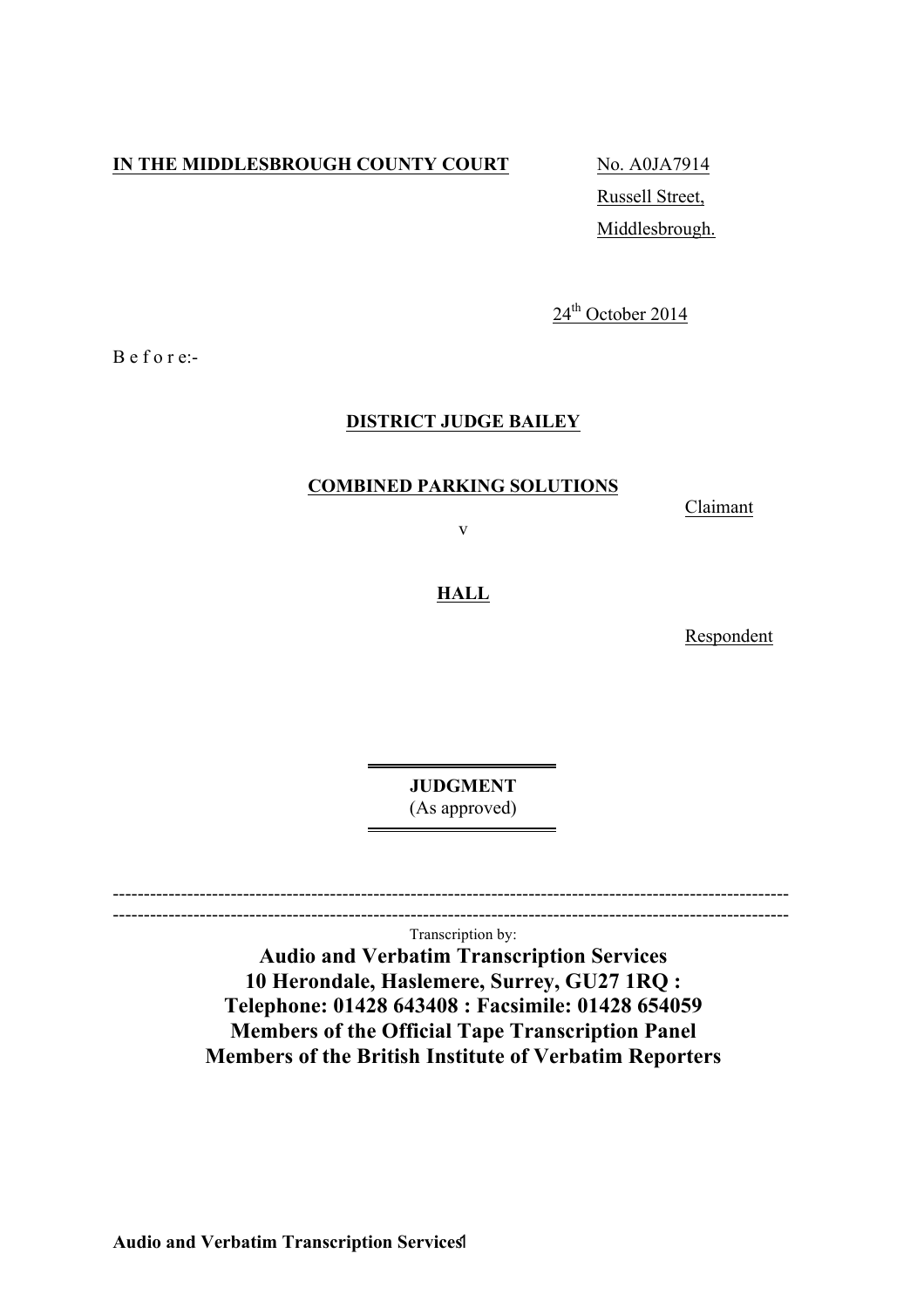### **DISTRICT JUDGE BAILEY:**

- 1. This is a claim brought by Combined Parking Solutions against Mr. Kevin Hall. I am asked to make a decision today about the enforceability of a parking charge levied against Mr. Hall in connection with now something which is said to have occurred on the  $15<sup>th</sup>$  January 2013. The parking area in question is situated at the Sun Centre, in Sunnyfield Road, in Ormesby, Middlesbrough. I have very helpfully been provided with a bundle of documents that is relied upon by the claimant in connection with their claim. I have also had sight of the CCTV footage in respect of the date of the  $15<sup>th</sup>$  January 2013. The claimant has quite rightly withdrawn that part of the claim relating to the alleged parking matter on the  $25<sup>th</sup>$  January after there has been something of a technological difficulty. So I am only asked today to look at the matter arising from the  $15<sup>th</sup>$  January 2013.
- 2. It is not disputed by Mr. Hall that he owned the vehicle with the registration number MX52 OMS. It is very clear from the CCTV footage that that vehicle was captured on the car park at the Sun Centre at Sunnyfield Road on the 15<sup>th</sup> January.
- 3. I have had provided to me at tab three what is effectively a smaller version of the signage that is erected at the site. The one in the bundle is pink, but I have also had shown to me what the actual signage would look like on a real scale. It is beyond question in my view that it is very clear. The terms of the notice are:

"Warning: contractual agreement. This private land is for the parking of motor vehicles, when complying with the terms below, for customers of the Sun Centre whilst using facilities. All vehicles must be parked in their allocated bays applicable and not causing an obstruction. The landowner and its agents hereby permit all persons parking in accordance with the above permission to park on this land in accordance with the above terms and conditions. The landowner and its agents also offer all members of the public who are not parking in accordance with the above terms the right to park on this land at a cost of £100 per vehicle per 24 hour period. This will be reduced to £60 if full payment is received by CPS within 14 days of issue. A parking charge notice will be issued with instructions on how to pay this amount. One charge per vehicle per 24 hour period can be issued."

It goes on to say:

"To cover additional administration costs the charge will increase by £50 per charge plus Court and collection costs if the charge remains unpaid and debt recovery or legal action has commenced to recover the unpaid charge."

I will go back to that part later in my Judgment. It continues: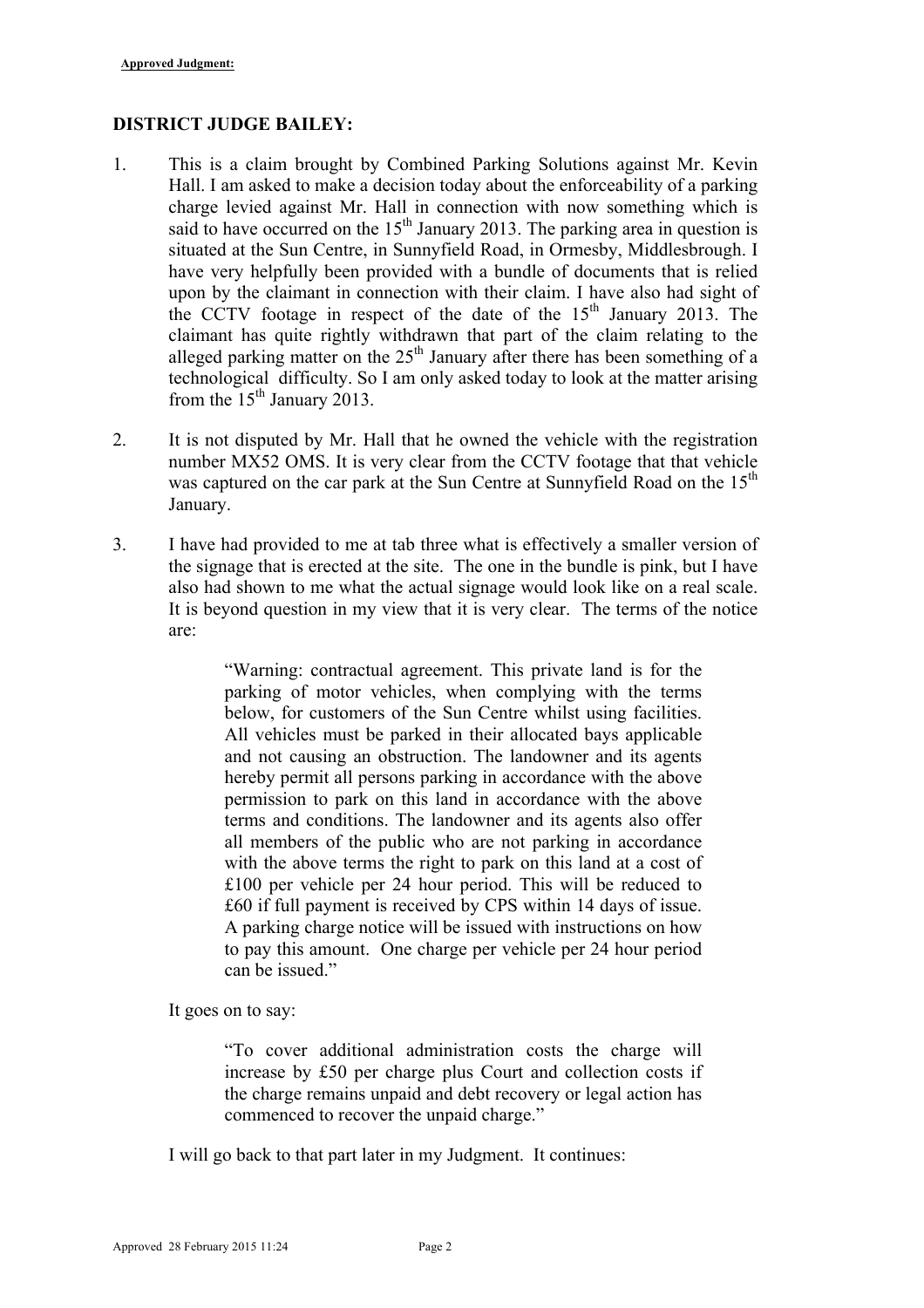"Charges are in operation 24 hours per day, seven days a week. The registered keeper details will be requested from the DVLA if the charge remains unpaid after 28 days. Do not park or leave your vehicle here unless you understand and agree to all of the above terms and conditions."

- 4. It is said to me by Mr. Perkins, who appears on behalf of the claimant today, that a core part of the contract is that the parking area is specifically for those customers using Sun Centre facilities and other members of the public can use the facilities when, and by accepting that contract, they also accept there is a payment to be made.
- 5. The first matter is was the signage noticeable and obvious to any reasonable driver? I had shown to me some photographs of the area in question and looking at matters from the Google map that has also been provided it is clear to me that I can see at least six signs on the map and indeed, having looked at the CCTV footage, it is clear that one of those was directly in front of the vehicle and it was parked when the occupant or driver of the vehicle on the day in question  $-1$  do not know whether it was Mr. Hall or not – appeared to have dropped some children at school. I think it is beyond dispute that the vehicle was in the car park for some ten minutes on that occasion.
- 6. Mr. Hall tells me today that he did see the signs on the occasions that he entered the car park and says that on the date that he attended he merely performed a u-turn. However, the claimant points out to me Schedule 4 of the Protection of Freedoms Act 2012 which provides that if the registered keeper of the vehicle fails to reasonably give the details of the person driving on the date in question then it becomes the registered keeper's responsibility whether they were driving or not. That legislation was enacted following the doing away with clamping charges effectively.
- 7. The first thing that I have to decide is, is the signage clear and visible? In my view having seen the mock-up of the actual signage it is very clear. Mr. Hall says to me:

"I didn't park obstructively. I didn't do anything really that I shouldn't have done. I wasn't a hazard or anything."

8. That is not really the decision that I have to make today. This is a matter of contract law. The claimant offered terms, the terms being:

> "You can park there if you are a customer of the Sun Centre. If you are not a customer of the Sun Centre you can park here but it will cost you £100 but £60 if you pay within 14 days of issue"

9. The terms of the contract to me are clear. It is very clear at the bottom that you should not park unless you understand and agree to all of the terms and conditions which in my view are clearly stated. It is not a matter for this Court to decide whether the amounts of charges are reasonable or otherwise. I simply have to determine has an offer been made and has it been accepted to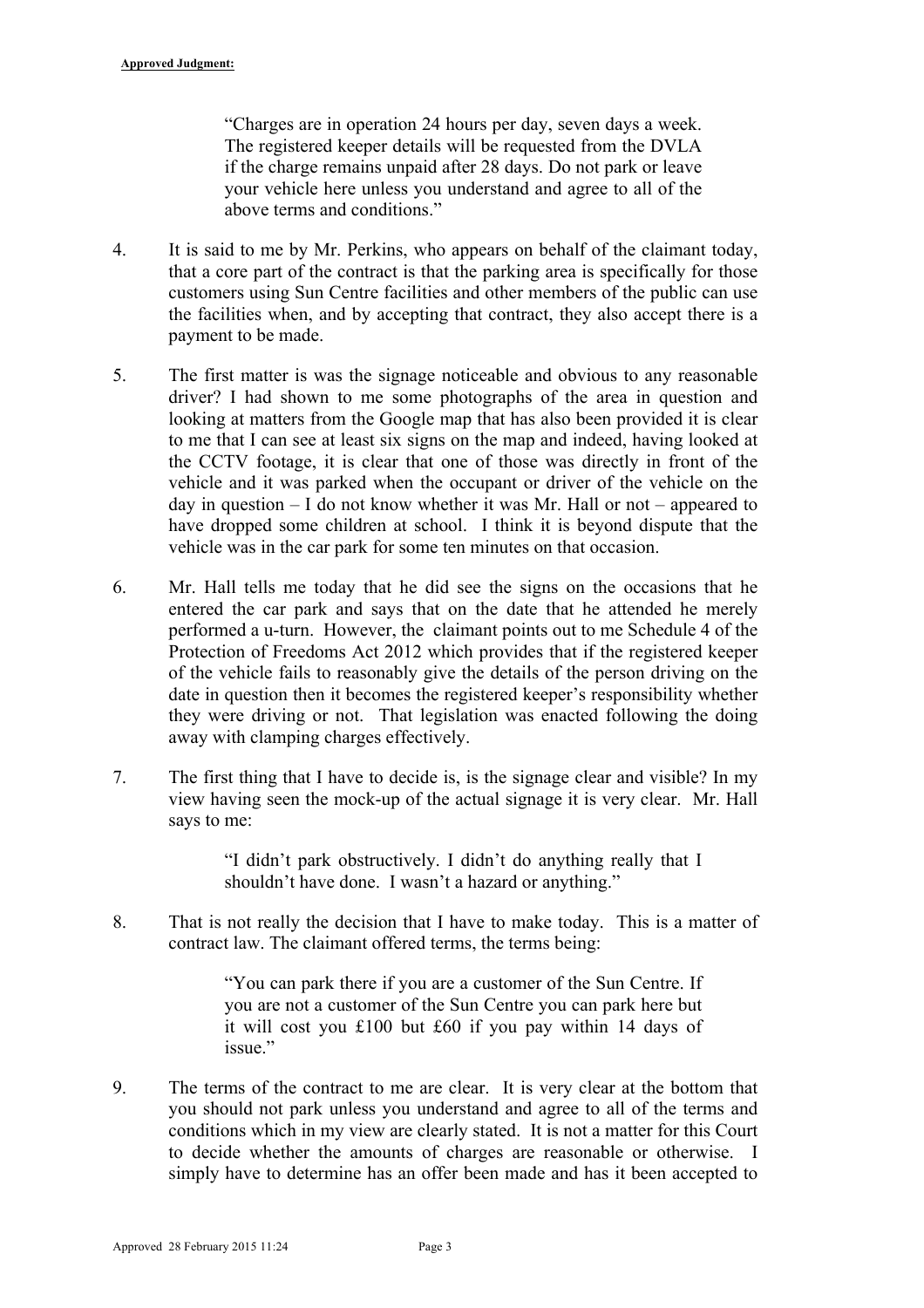establish a contact? In my view any defendant could have reasonably decided not to accept the conditions by choosing to park somewhere else. The incident that is relied upon for the avoidance of any doubt is the  $15<sup>th</sup>$  January 2013 where the CCTV footage clearly establishes that the vehicle was in the car park area for some ten minutes. It is irrelevant in my view whether a vehicle is there for ten minutes or for 23 hours and 59 minutes. That is not the issue. The issue is an offer is made:

"Park here, but if you do these are the terms. You are either here because you an authorised customer of the Sun Centre. If you are not an authorised customer of the Sun Centre you may park here but the terms of our contract, if you choose to accept them, is that the payment for that is £100 or £60 if it is paid within 14 days."

10. The claimant has adduced in their bundle letters that they say were sent to the defendant. The dates of those letters are  $22<sup>nd</sup>$  January,  $7<sup>th</sup>$  February, and there is a further letter which was sent, together with a certificate of posting, dated  $27<sup>th</sup>$  March. Those letters in my view were extremely clear. They all refer to Schedule 4 of the Protection of Freedoms Act 2012. It sets out the repercussions if the claimant is not advised of who was driving on the occasion. In my view the claimant has fully complied with the requirements to serve the letters within the timescale set out by that legislation. Mr. Hall says to me:

> "I didn't receive those letters. I may have received the letter that has the certificate of posting."

He cannot however be sure. The claimant is quite right. The claimant says to me:

"We do not need to prove that they were received. All the Civil Procedure Rules say is that first class postage is sufficient."

They have gone the extra step and exhibited a certificate of posting to the letter dated  $27<sup>th</sup>$  March.

11. Mr. Hall says to me that he wrote two letters to the claimant querying matters, but has not produced any of those letters to this Court today. Nor has he produced any documents at all in support of his case which in itself is a breach of the order of the Court when this case was allocated to the small claims track. He simply says to me today:

"I didn't leave the car. I didn't park up."

He does not dispute however that on the CCTV footage that is his vehicle of which he is the registered keeper.

12. I am satisfied that a legitimate contract was entered into. Mr. Hall, or whoever was driving on the  $15<sup>th</sup>$  January, did not need to park there if they were not